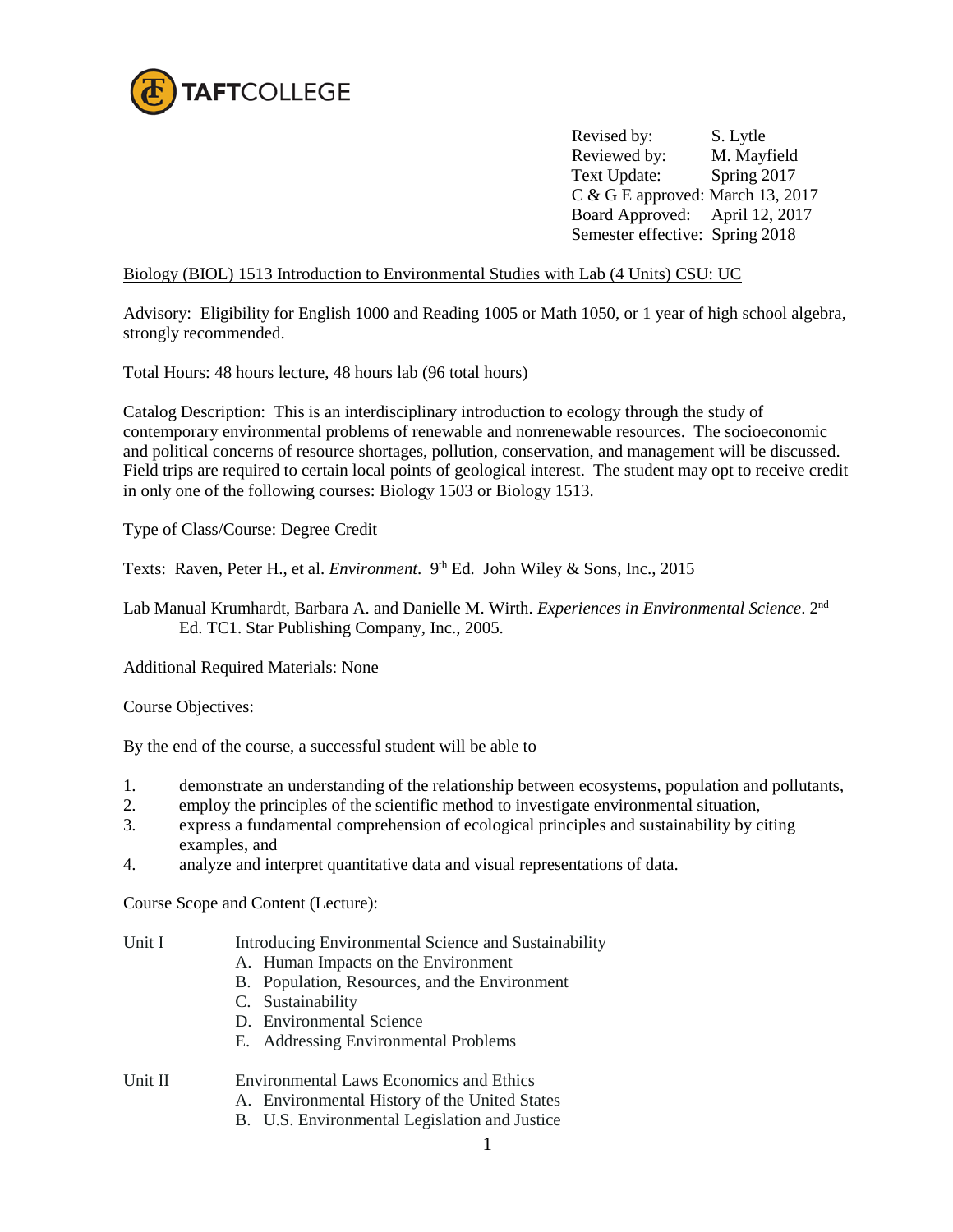

|          | C. Economics and the Environment<br>D. Environmental Ethics, Values, and Worldviews                                                                                                                                                                                                              |  |
|----------|--------------------------------------------------------------------------------------------------------------------------------------------------------------------------------------------------------------------------------------------------------------------------------------------------|--|
| Unit III | Ecosystems<br>A. Ecosystems and the Physical Environment<br>B. Ecosystems and Living Organisms<br>C. Major Ecosystems of the World                                                                                                                                                               |  |
| Unit IV  | Human Health and Environmental Toxicology<br>A. The Human Population<br>B. The Urban World                                                                                                                                                                                                       |  |
| Unit V   | <b>Energy Consumption</b><br>A. Fossil Fuels<br>B. Renewable Energy and Nuclear Power                                                                                                                                                                                                            |  |
| Unit VI  | Resources<br>A. Water Resources<br><b>B.</b> Soil Resources<br>C. Biological Resources<br>D. Land Resources<br>E. Food Resources                                                                                                                                                                 |  |
| Unit VII | Human Impacts on the Environment<br>A. Air Pollution<br><b>B.</b> Global Climate Change<br>C. Water Pollution<br>D. Solid and Hazardous Waste                                                                                                                                                    |  |
|          | Course Scope and Content (Laboratory)                                                                                                                                                                                                                                                            |  |
| Unit I   | <b>Basic Laboratory Skills</b><br>A. Lab Safety/Use of Laboratory Equipment<br><b>B.</b> Scientific Unit Conversions                                                                                                                                                                             |  |
| Unit II  | Ecosystems<br>A. Ecosystem and Energy<br>Photosynthesis and Respiration Measures<br>a.<br>Desert Adaptations in Plants and Animals<br>b.<br>Field trip, north-versus south-facing slopes<br>$\mathbf{c}$ .<br>B. Ecosystems and Biological Resources<br>Field trip to Wind Wolves Preserve<br>a. |  |
| Unit III | Human Health and Environmental Toxicology<br>A. Agricultural pollution lab and/or field trip<br>B. McCormick Biological, environmental impact statements                                                                                                                                         |  |
| Unit IV  | <b>Energy Consumption</b><br>A. Renewable Energy, Solar Panel Field Trip                                                                                                                                                                                                                         |  |
| Unit V   | Resources                                                                                                                                                                                                                                                                                        |  |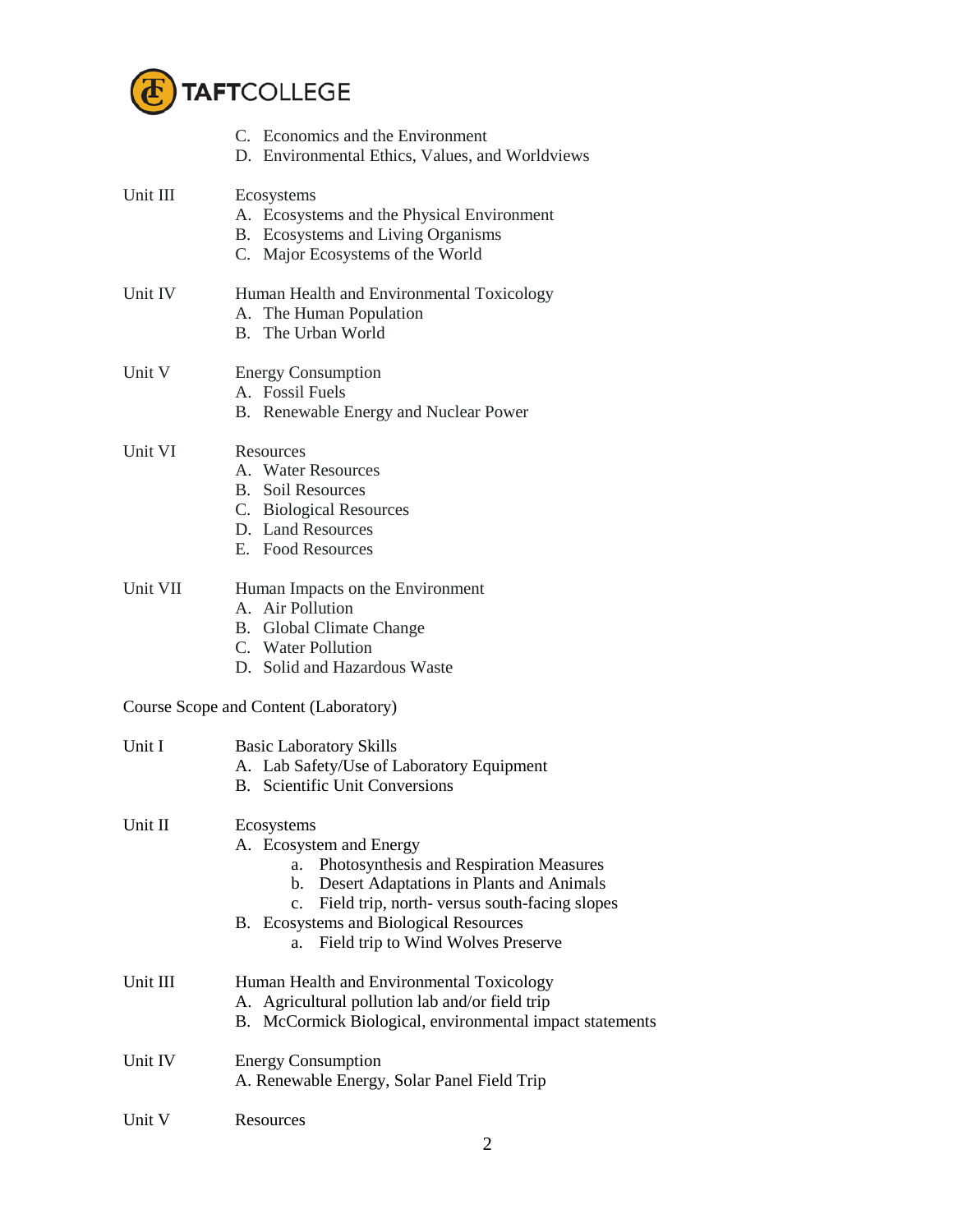

- A. Water, Southwest Water Management District Field Trip, Lake Isabella Dam Field Trip
- B. Land Resources, Plant identification/organs lab, Sequoia National Forest Field Trip
- C. Food Resources, Your Place in the Food Chain Activity
- D. Soil Microbiology Lab

Unit VI Human Impacts on the Environment

- A. Personal Impact Analysis
- B. Water Pollution and Biodiversity, Lake Buena Vista Field Trip
- C. Solid and Hazardous Waste, Ex-Mining Site on Lake Isabella Field Trip

Unit VII Current Research in Environmental Science A. Oral Presentations

Learning Activities Required Outside of Class:

The students in this class will spend a minimum of 8 hours per week outside of the regular class time doing the following:

- 1. Studying
- 2. Answering questions
- 3. Completing required reading
- 4. Written work

Methods of Instruction:

- 1. Lectures and demonstrations given by instructors
- 2. Assigned readings from texts and selected references
- 3. Guest lecturers on specific topics
- 4. Discussion by students
- 5. Videos
- 6. Field Trips
- 7. Investigation into the Scientific Literature

Methods of Evaluation:

- 1. Substantial writing assignments, including:
	- a. essay exams
	- b. term or other papers
- 2. Computational or non-computational problem-solving demonstrations, including:
	- a. exams
	- b. quizzes
	- c. homework assignments
- 3. Other examinations, including:
	- a. multiple choice items
	- b. matching items
- 4. Oral Presentations
	- a. Current Research in Environmental Science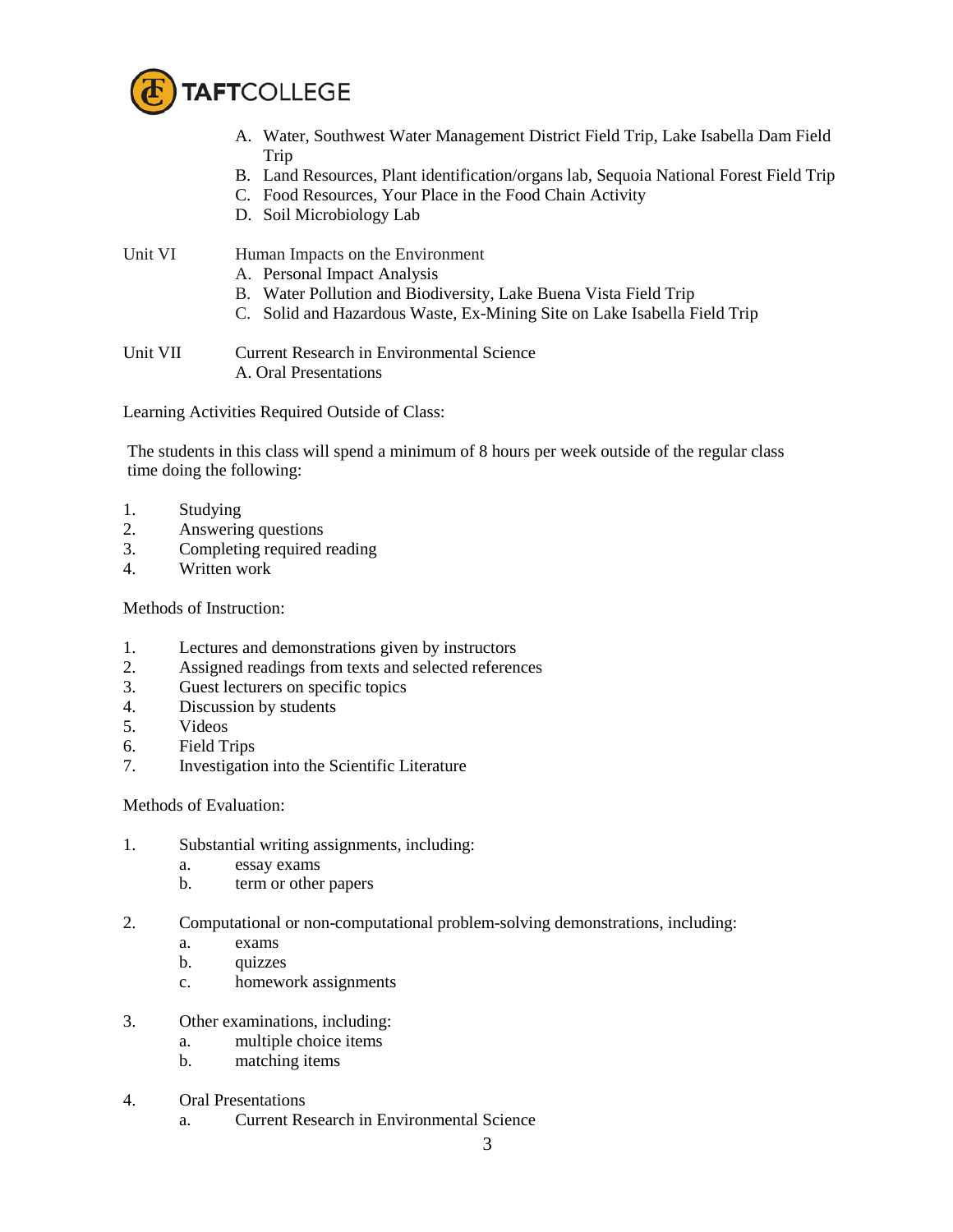

Laboratory Category: Extensive Laboratory

Pre delivery criteria: All of the following criteria are met by this lab.

- 1. Curriculum development for each lab.
- 2. Published schedule of individual laboratory activities.
- 3. Published laboratory activity objectives.
- 4. Published methods of evaluation.
- 5. Supervision of equipment maintenance, laboratory setup, and acquisition of lab materials and supplies.

During laboratory activity of the laboratory: All of the following criteria are met by this lab.

- 1. Instructor is physically present in lab when students are performing lab activities.
- 2. Instructor is responsible for active facilitation of laboratory learning.<br>3. Instructor is responsible for active delivery of curriculum.
- Instructor is responsible for active delivery of curriculum.
- 4. Instructor is required for safety and mentoring of lab activities.
- 5. Instructor is responsible for presentation of significant evaluation.

Post laboratory activity of the laboratory: All of the following criteria are met by this lab.

- 1. Instructor is responsible for personal evaluation of significant student outcomes (lab exercises, exams, practicals, notebooks, portfolios, etc.) that become a component of the student grade that cover the majority of lab exercises performed during the course.
- 2. Instructor is responsible for supervision of laboratory cleanup of equipment and materials.

| <b>TOP Code:</b>             | 030200: Environmental Studies     |
|------------------------------|-----------------------------------|
| <b>SAM Priority Code:</b>    | E: Non-Occupational               |
| <b>Distance Education:</b>   | Not Applicable                    |
| Funding Agency:              | Y: Not Applicable(funds not used) |
| Program Status:              | 1: Program Applicable             |
| Noncredit Category:          | Y: Not Applicable, Credit Course  |
| <b>Special Class Status:</b> | N: Course is not a special class  |

Supplemental Data: